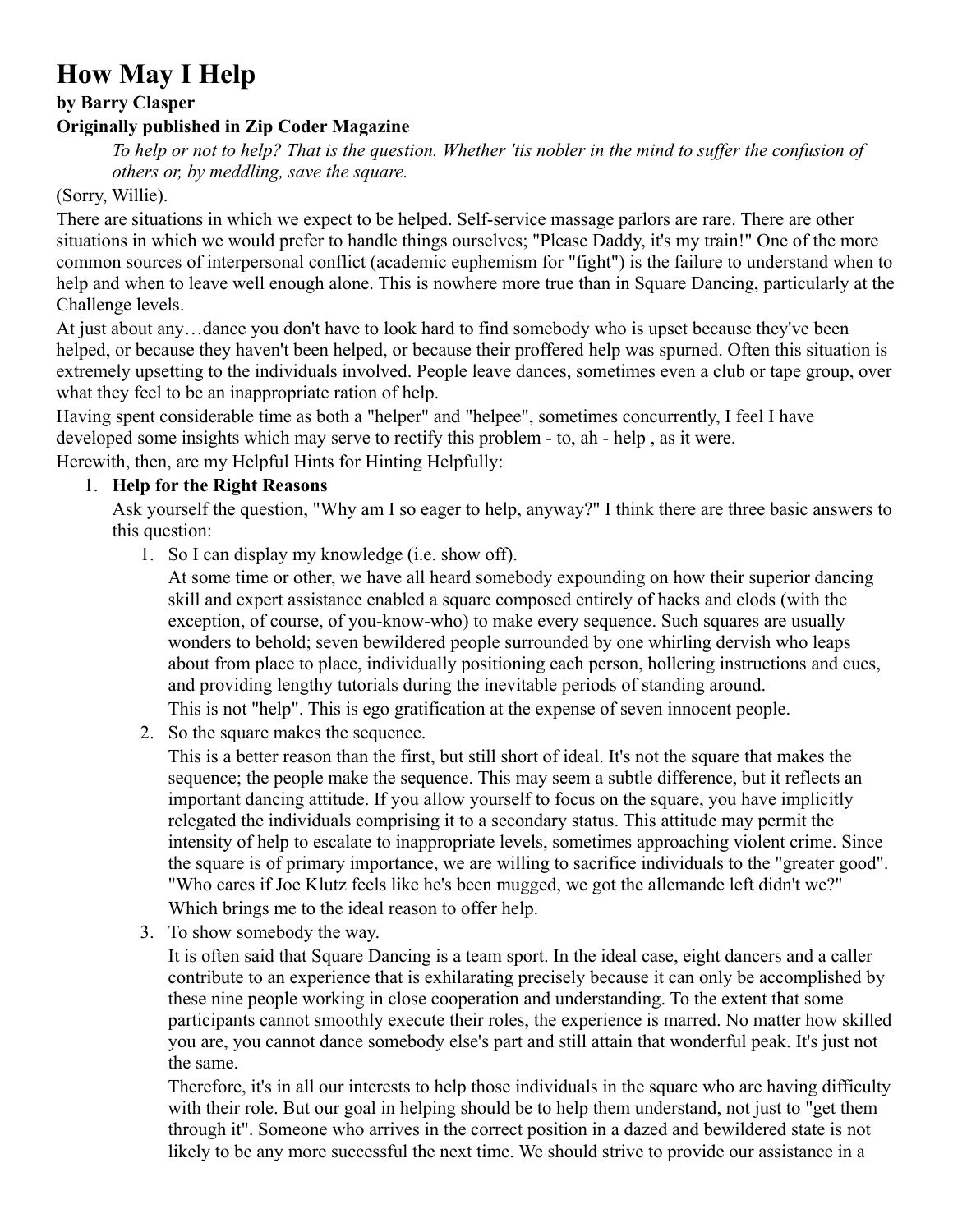way that permits the person being helped to learn. In this way, we are contributing to their development as dancers, not just the success of a single tip.

The following points serve to elaborate on how this may be accomplished.

## 2. **Help at the Right Time**

When I was in flying training, I was amazed at the mistakes my instructor would allow me to make. I can remember asking, "Aren't you going to take control?", as the aircraft jinked and staggered its way towards the airfield in a travesty of a final approach. His reply was always calm; "You're doing fine. A bit more power, nose down a bit". Only at the last moment would he take the controls, after letting me work my way through as many non-fatal mistakes as possible. It makes for an intense learning experience!

We need a few more like that in square dancing. We've all had the experience of being helped, sometimes with great force, at the very instant that we had it all figured out. Isn't that frustrating? Some people will drop into help mode the first time they see you make a mistake, or even look uncertain. Thereafter, they help you with everything for the rest of the tip (dance, weekend, your life). It is important to give people the opportunity to do it themselves. Don't help unless:

- 1. it's requested, or
- 2. the person is clearly confused (so to speak), or
- 3. the person has started to make an unrecoverable mistake.

#### 3. **Help with Appropriate Force**

The basic principle in offering help should be "less is better, none is best." Given this idea, I suggest the following escalating levels of help:

1. No help at all

By far the best sort of help. Dance your own part. Be where you're supposed to be when you're supposed to be. Give others the maximum opportunity to see positions and formations by being precise and correct in your own dancing. Don't take shortcuts, dance all movements completely and to the music. When dancing material involving complex formations, do a surreptitious check before moving from your spot to ensure everyone else has seen the formation. Once you leave, their task is an order of magnitude more difficult. Be firm in your use of handholds and hand pressures during the execution of calls. Limp appendages during moves like Relay the Shadow or Follow Your Leader, can throw somebody who is unsure.

2. Point the way (discreetly)

An inconspicuous gesture to indicate a direction or a target position is often the only clue people need to handle their part of the call. No marks awarded for flamboyance or clever charades.

3. Verbal cues

Only a word or short phrase, combined with a gesture. No dissertations, just a clue.

4. Hand pressure

A nudge or a touch on the arm or shoulder to get their attention, or hand pressure to indicate a turning direction. No blunt objects, please.

5. Laying on of hands

As an absolute last resort, grasp an arm or shoulder (gently, always gently) and move the person into position - but only if you can do it without leaving your own proper position. If you leave your rightful spot to tend to somebody else, you may sufficiently distort the formation that others become confused. Now you've compounded the problem!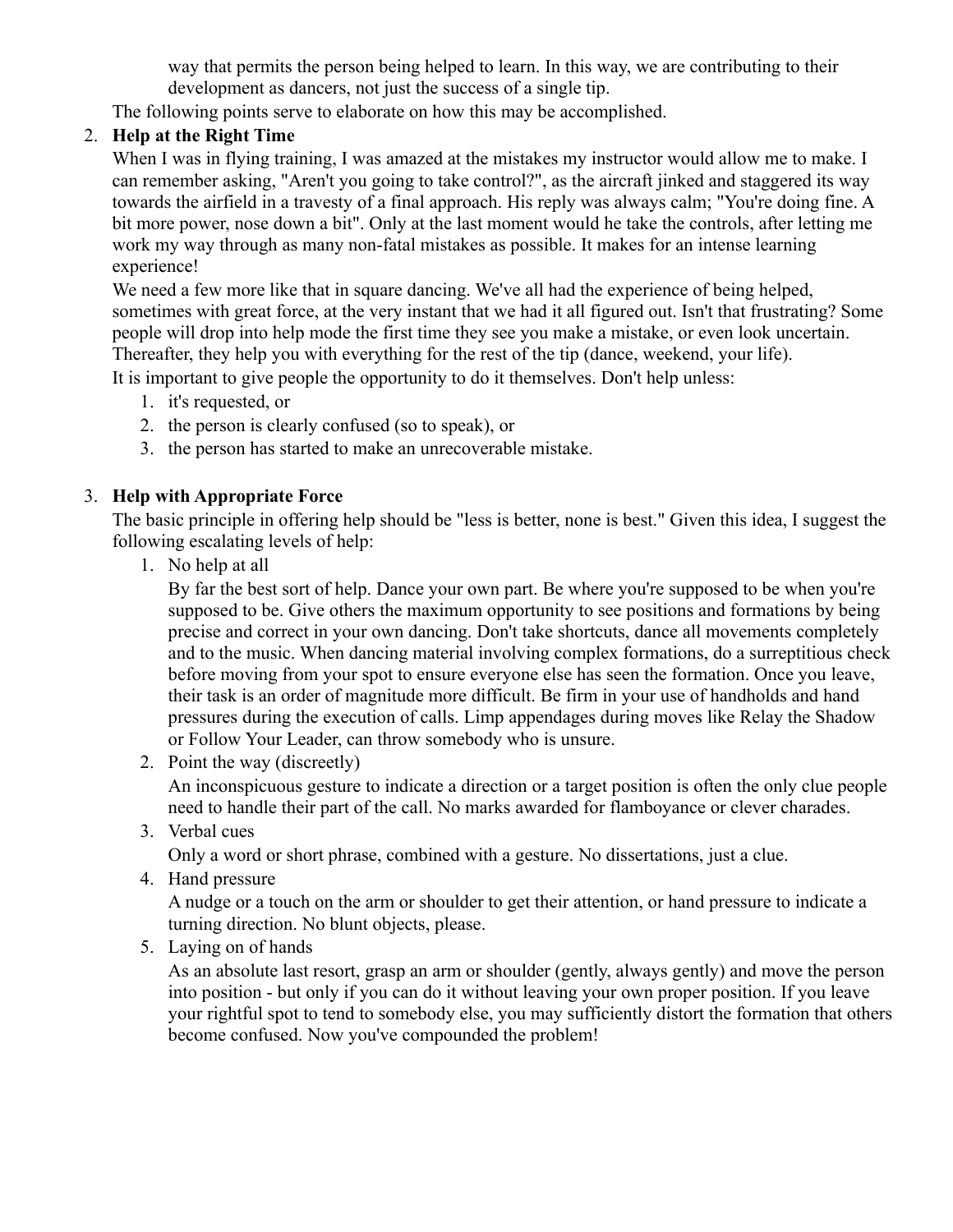## 4. **Know When to Stop**

Just as you shouldn't help unless it's absolutely necessary, don't continue to help when it's no longer needed. A single mistake does not necessitate a whole evening of continuous assistance.

A tougher call to make is when you are asked to help by people whose dancing skills exceed their selfconfidence. If you continue to help past the point where they actually need it, you may be breeding a dependence that will hamper them later. Make sure they dance everything they are capable of and provide the encouragement they need to build their self-confidence - but, again, gently. Encouragement is almost as controversial as help (when does encouragement become pressure?)

So much for the helpers. Being a "helpee", however, also requires certain skills. Here is my Helpee's Handbook:

## 1. **Admit When You Need Help**

Everybody needs help sometime. If you're confused or unsure, ask for help. You will usually find that those you ask are more than willing to provide it.

## 2. **Don't Panic**

As is the case with most pressure situations, dithering about in a panic when the square starts to look strange will accomplish nothing. Instead, concentrate, examine the formation, recite the rule of the call, force yourself to think.

## 3. **Let People Know You're in Trouble**

Don't force the other dancers in the square to read your mind if you have a problem with a call. Do or say something to let them know. There should be a significant difference in your demeanor that demarks the "I'm in deep trouble" state from the "I know what I'm doing" state. I usually just say "Help, I'm lost". It's kind of boring but it gets the job done.

As a corollary to this, keep your eyes open for help that is being offered. Don't expect someone to escort you to your position and tuck you in. You have to cooperate and be receptive.

## 4. **Use Recovery Strategies**

There are some easy tricks that might help you recover your position even if you have no idea what just transpired:

1. Look for the hole.

If you're the only one who is at sea, there is usually a hole somewhere in the formation, conspicuous by your absence.

2. Go With the Flow

Good callers tend to use choreography that flows. If you follow the body flow there is a decent chance that you're headed in roughly the right direction.

3. Be Flexible (be a girl, or head or side etc.)

If you find you're not where you're supposed to be, just assume your new identity. Who knows, you may find a new thrill in life. If you keep the square going there is an excellent chance that you will get an opportunity to fix the problem later.

## 4. Watch Opposites and Counterparts

If you're confused, keep an eye on your opposite. If your opposite is also confused (or is watching you), look for your counterpart in another square. DON'T use this as a dancing technique. It's a recovery technique, only to be used after you've become completely lost.

# 5. **Keep Dancing, Don't Stop to Analyze**

If something happens that you don't understand, wait until the tip is finished to mull it over. Thinking about something that's over while you're still dancing is sure death. I speak from bitter personal experience.

6. **Say Thanks**